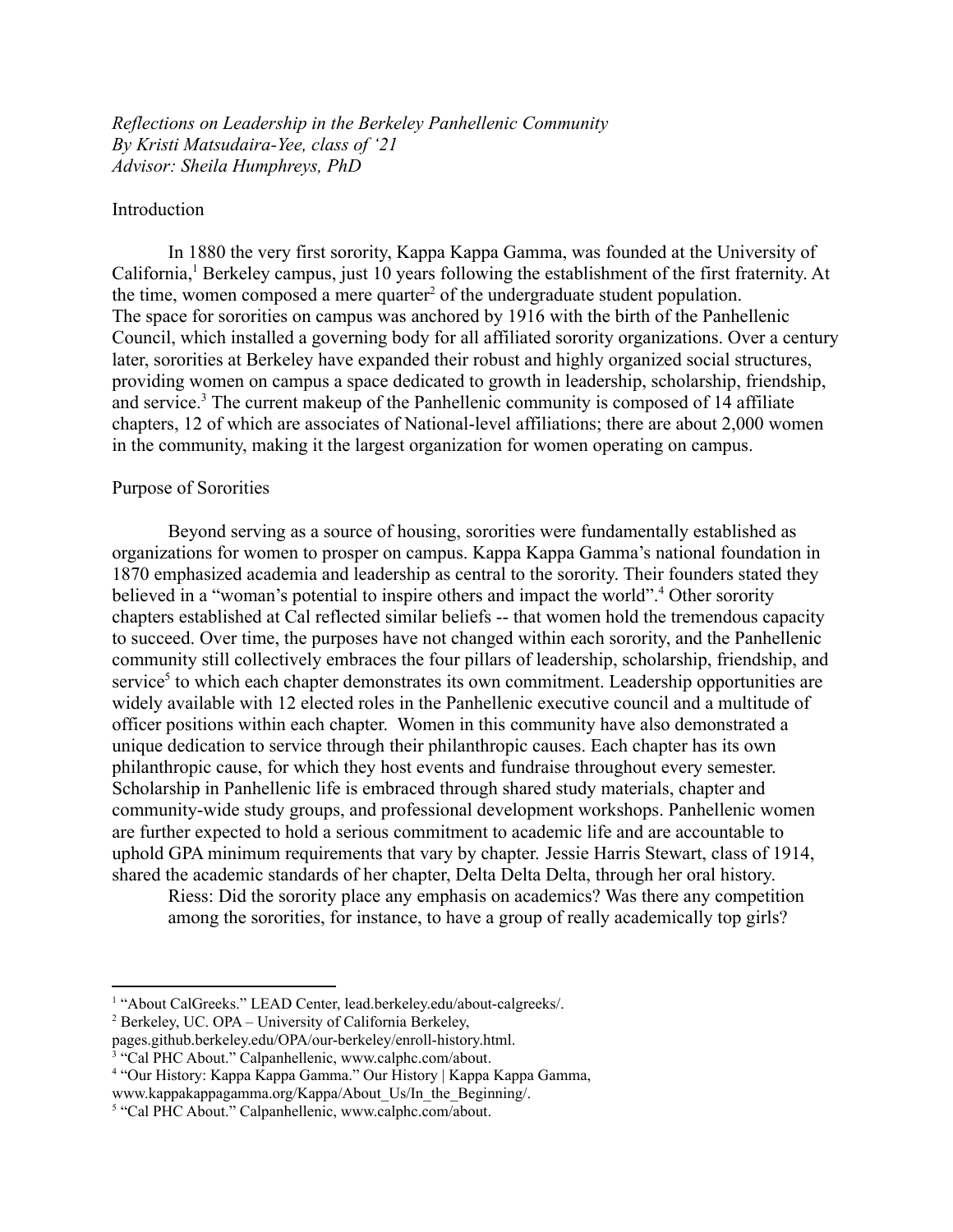Stewart: Well, we had to keep our grades up. There was that about it. There was a house senior going after you when you didn't keep your grades up. But I don t think there was any competition between the sororities at all.

… Riess: How would the house senior know what everybody's grades were? Stewart: Well, the senior in our house would see your grades and say, "You've got to pick them up now. You've got to do better than you're doing," or something like that.<sup>6</sup>



Delta Delta Delta Sorority featured in the Blue and Gold Yearbook, 1922.<sup>7</sup>

Women Students' Need for Housing

By 1915, seventeen sororities<sup>8</sup> had secured charters in Berkeley and several had chapter houses for residence by the late 1920s.<sup>9</sup> A century ago, student lodging for women was not easily obtainable, so the establishment of sorority houses as living quarters for women came as a meaningful opportunity for housing. In 1900, the Pi Chapter of Delta Delta Delta was founded at UC Berkeley. Then in 1925, it became the first chapter to have a house designed and built specifically for the purpose of being a sorority home.<sup>10</sup> It wasn't until 1942, 52 years after

<sup>6</sup> Jessie Harris Stevart, MEMORIES OF GIRLHOOD AND THE UNIVERSITY. Regional Oral History Office, The Bancroft Library. University of California Berkeley.

https://ia800908.us.archive.org/32/items/girlhooduniversi00stewrich/girlhooduniversi00stewrich.pdf

<sup>8</sup> "About CalGreeks." LEAD Center, lead.berkeley.edu/about-calgreeks/. <sup>7</sup>The Blue and Gold Yearbook. Internetarchive. https://archive.org/details/bluegold48univ/page/n535/mode/1up

<sup>&</sup>lt;sup>9</sup>BAHA: Ghosts of Old Greeks Populate the Northside, berkeleyheritage.com/eastbay\_then-now/greeks.html.

<sup>10</sup> University of California, Berkeley chapter of Tri Delta. "Tri Delta: University of California, Berkeley." *Delta Delta Delta*, berkeley.tridelta.org/our-house.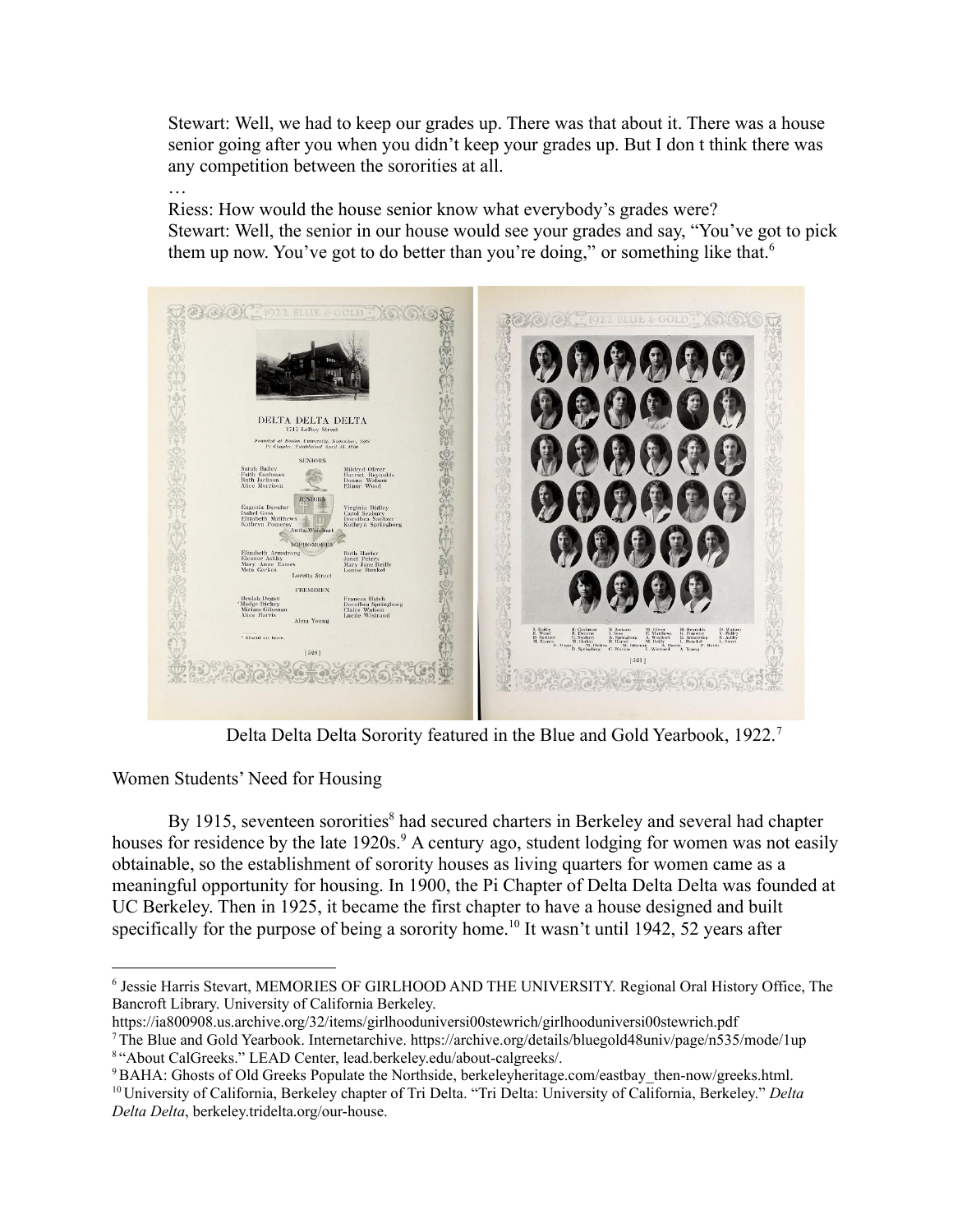women were first admitted to the university, that the first women's dormitory, Stern Hall, was built and even so it was funded through private donations.<sup>11</sup> After university housing spaces opened up for women, availability and accessibility still remained difficult. A student activist in the 1960s, Jackie Goldberg, class of 1965, recounted that after being rejected from both a co-op and dormitory, she joined Delta Phi Epsilon in a desperate search for housing. At the time, Delta Phi Epsilon was one of two Jewish sororities on campus; the other was Alpha Epsilon Phi.

Lack of Inclusion During the First Six Decades



Kappa Kappa Gamma Sorority women standing outside their house in the  $1950s^{12}$ 

To discuss the Panhellenic community without acknowledging its long history of exclusion would be incomplete. Early sorority life at Cal was characterized by a lack of inclusivity and diversity. From their founding in the 19th century all the way to the 1960s, sororities were very exclusive spaces. Today, the Greek community has certainly come a long way from its elitist and predominantly white population and its historic exclusion of women of color and working-class backgrounds.<sup>13</sup> Over the years, many of Berkeley's Panhellenic chapters have fought to expand inclusion, even going so far as to directly oppose their national or local affiliation's policies. Even so, today the Greek community still remains often at the center of controversy for exclusivity and elitism.

Because of the racist attitudes in the Panehllenic community, Black women were not welcome into the existing sororities until the 1960s and even then, the community remained primarily geared towards white women. However, to create community in 1921, the first Black sorority, Delta Sigma Theta Sorority<sup>14</sup> was founded at UC Berkeley. That same year, Ida Louise Jackson founded the Rho chapter of Alpha Kappa Alpha, thus establishing a second Black

<sup>&</sup>lt;sup>11</sup> Free Speech Movement Oral History Project. "Sleeping With The Light On - Let There Be Light." https://soundcloud.com/berkeleyohc/episode-1-sleeping-with-the-light-on?in=berkeleyohc/sets/let-there-be-light-15 0-years

<sup>&</sup>lt;sup>12</sup> Chapter History. Kappa Kappa Gamma Berkeley. http://berkeley.kappa.org/chapter-history.

<sup>13</sup> "Room Two." *Room Two: A Room of One's Own*,

bancroft.berkeley.edu/Exhibits/womenatcal/room\_02\_insi"Room Two."

<sup>14</sup> "About CalGreeks." LEAD Center, lead.berkeley.edu/about-calgreeks/.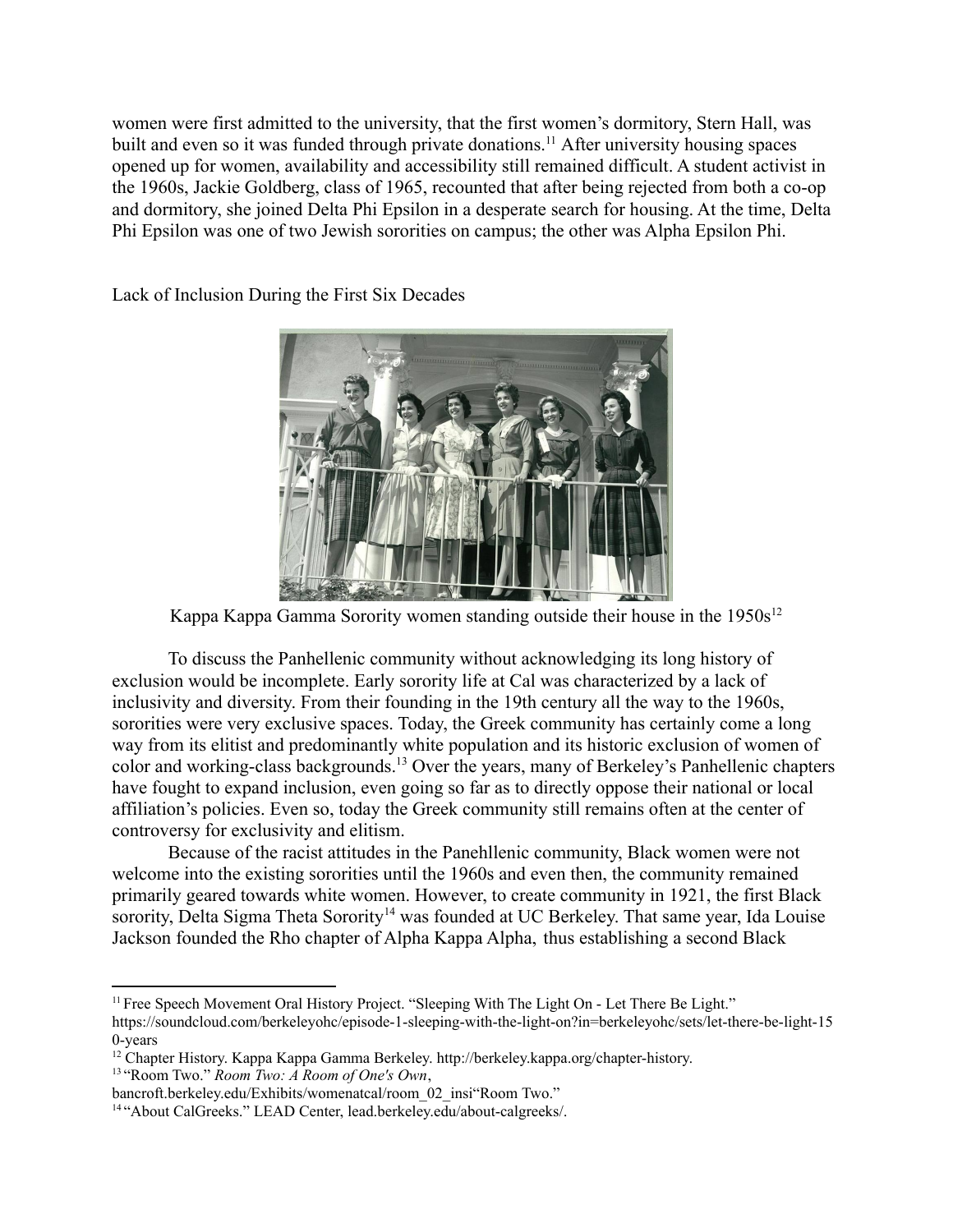sorority on campus.<sup>15</sup> Decades later, in 1985, the National Pan-Hellenic Council was established, to represent the 9 historically African-American fraternities and sororities. In 1946, the first Asian sorority, Sigma Omicron Pi, was founded at Cal to provide a space committed to the Asian American community. 16 In 1997, Sigma Phi Omega was established as the second Asian sorority on campus.<sup>17</sup> The two Asian sororities still remain on campus today, as part of the Multi-Cultural Greek Council, and are dedicated to community service and leadership growth. Up until the 1960s, exclusion of Jewish women from sororities was common. Rhoda Goldman, an alumna of the class of 1945, explained that sororities often displayed anti-Jewish discrimination because they were private organizations that did not need to adhere to non-discriminatory practices.<sup>18</sup> Evidently, the history of the Panhellenic community is marked by prejudice expanding across racial, religious, and class identities.

In 2007, the Mult-Cultural Greek Council was formed to recognize all other single-gendered fraternities and sororities beyond those within the Panhellenic, National Pan-Hellenic, and Interfraternity Councils. In 2016, the Panhellenic Council instituted a new role in community leadership, Vice President of Community Development,<sup>19</sup> which aims to address inclusivity and diversity within the community. Today, each chapter in the Panhellenic community has surely made strides toward greater diversity since their founding, and the role of inclusion has been elevated by the Panhellenic Council as well through a specific "diversity and inclusion resources" section on the Cal Panhellenic website along with a statement addressing the rise of racial tensions in 2020.<sup>20</sup> Nevertheless the Berkeley Panhellenic and Interfraternity communities still have much progress to reach and will continue to be shaped by the members who hold their community to higher standards of accountability.

#### Opportunities for Service

Membership in the various sororities at UC Berkeley has provided women a variety of opportunities and experiences over time. Agnes Partin, a student at Cal in 1917, joined Alpha Gamma Delta Sorority and recounted her experiences through detailed letters she sent home.<sup>21</sup> Partin shared her encounters of hazing, which she playfully described as wearing clown costumes and having to sing and dance for the older members. She wrote about the Annual Formal Tea that her chapter hosted in honor of the initiates and the lavish events she was attending. During Agnes's time at Cal, World War I and the Spanish Influenza outbreak greatly influenced her experience. Partin proudly wrote about what her sorority sisters were doing during this time:

<sup>&</sup>lt;sup>15</sup> Qu, Deborah. "One of UC Berkeley's first African American graduates and Oakland's first black teacher." Berkeley Library Update. https://update.lib.berkeley.edu/2020/08/04/the-fighting-spirit-of-ida-louise-jackson/

<sup>16</sup> "Our Story." UC Berkeley Sigma Omicron Pi. https://sopi.berkeley.edu/about.html.

<sup>17</sup> "Sigma Phi Omega." https://callink.berkeley.edu/organization/sigmaphiomega.

<sup>&</sup>lt;sup>18</sup> Rhoda H. Goldman, a retrospective memoir : oral history transcript / 2000.

<sup>19</sup> Kim, Alicia. "Diversity Presentation Leads to Dispute within Panhellenic Sororities at UC Berkeley." The Daily Californian, 6 Dec. 2017,

<sup>20</sup> "Cal PHC About." Calpanhellenic, www.calphc.com/about. www.dailycal.org/2017/12/04/diversity-presentation-sparks-controversy-within-panhellenic-sororities/.

<sup>&</sup>lt;sup>21</sup> Partin, Agnes Edwards, and Grace E. Moremen. Student Life at the University of California, Berkeley, during and after World War I: the Letters of Agnes Edwards Partin, 1917-1921. Edwin Mellen Press, 2006.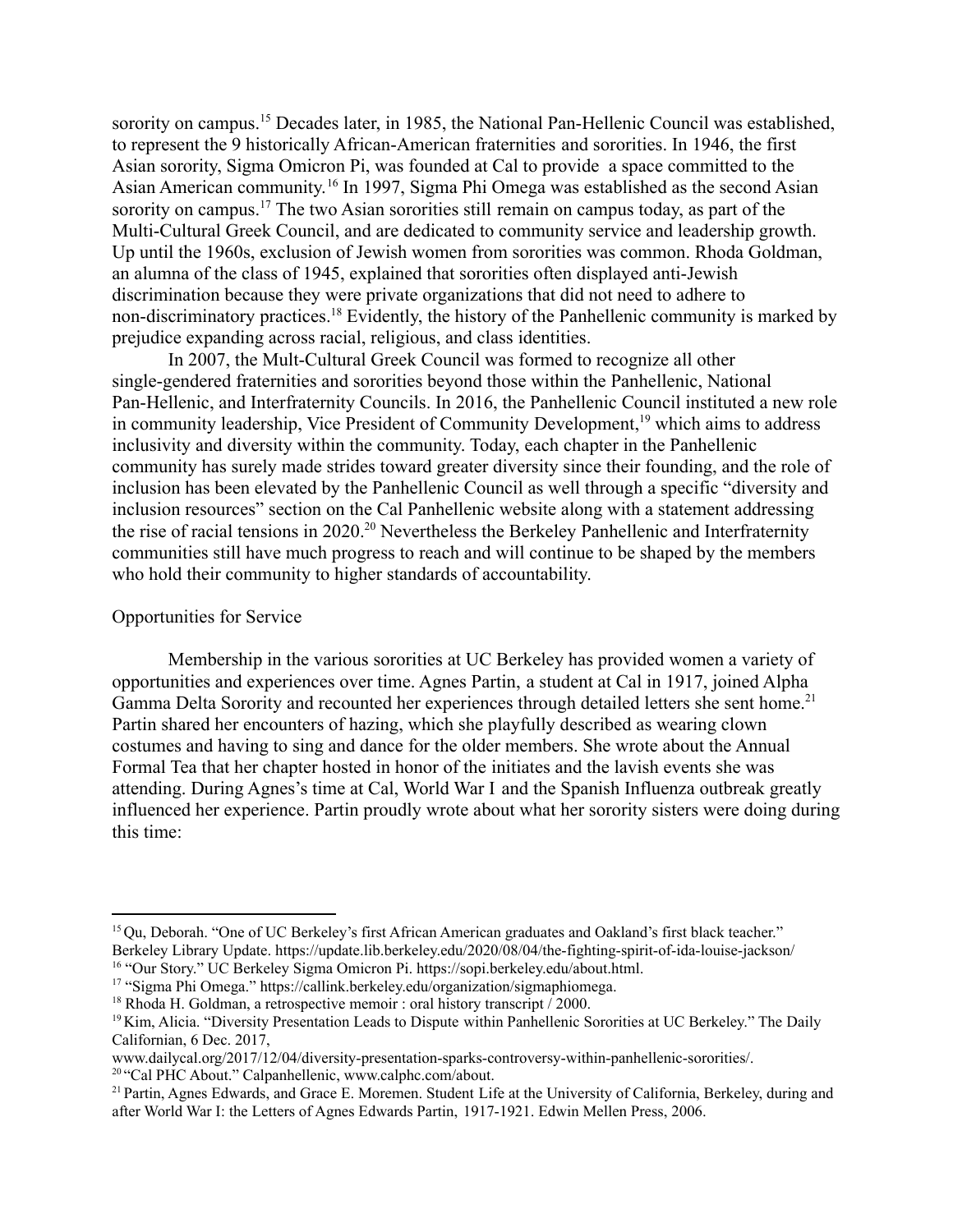"We're so proud of our girls -- almost every one of them is working at something really worthwhile… & doing lots of Red Cross and other war work… One of our graduates (1913) has been made assistant to the Recorder… one is director of the Junior Red Cross in Monterey County, one has gone to France as [a] dietician, one is doing Juvenile Court in L.A. and ever so many are working in offices or stores or on ranches..."<sup>22</sup>

She also wrote about her more serious duties as a sorority sister when it was her turn to stay up and care for another sister who had fallen sick during the outbreak. During the reappearance of the flu in 1919, she was designated to send out telegrams to her sorority sisters to alert them against coming back to campus until further notice. These letters describing Agnes's sorority life during extraordinary times illustrate the significant sense of the sisterhood and leadership she gained. In her final year at Cal, Partin was selected to be pledge trainer in her chapter. She expressed her enthusiasm and readiness to dedicate time and energy to her new responsibilities as a leader, showing her commitment to the sorority and detailing the enriching opportunity she had. The academic standard for sorority membership has historically been set high, ever since the first sororities established themselves as institutions committed to supporting women in the often sexist academic settings they found themselves in.<sup>23</sup> This high academic standard was celebrated by Agnes Partin as well when she wrote about her sorority sister and friend, Mary, who had made Phi Beta Kappa as a junior.\* Agnes noted that "usually it's only seniors who are elected, and there were only 5 juniors chosen [in 1919]." <sup>24</sup>

## Leadership and the Panhellenic Community

Leadership stands as one of the three pillars of the UC Berkeley Panhellenic community's mission statement. Currently, the Panhellenic community is composed of 14 chapters, governed by an Executive Council of 12 Panhellenic women. The Executive Council is composed of a President, Executive Vice President, Vice Presidents of Risk Management, Membership, Communications, Programming, Philanthropy, Scholarship, Sustainability, Community Development, Health and Wellness, and a Head Recruitment Counselor. Throughout normal years, the Panhellenic community has constantly made strides of progress through the development of new practices and legislation. To illustrate this point, in 2018, following the passing of a bylaw, the Panhellenic Council offered a statement that condemned inappropriate behavior from the fraternity Sigma Chi.<sup>25</sup> This statement also issued a Panhellenic-wide prohibition of all events affiliated with the Sigma Chi fraternity in demonstration of solidarity. As per the bylaw, the Panhellenic community sends out monthly statements delivering a position on the current fraternities under discussion and means to hold them accountable.

The *leadership* and commitment shown by Panhellenic leaders throughout the years have convincingly demonstrated the strong character built from within the Panhellenic community.

<sup>23</sup> Simpson, Amanda. "The Sorority and Its Role In Women's Rights." *Medium*, Medium, 2 Dec. 2015, <sup>22</sup> Partin, Agnes Edwards, and Grace E. Moremen. Student Life at the University of California, Berkeley, during and after World War I: the Letters of Agnes Edwards Partin, 1917-1921, page 136. Edwin Mellen Press, 2006.

medium.com/@amandasimpson1851/the-sorority-and-its-role-in-women-s-rights-f1bdf2ecabd9.

<sup>24</sup> Partin, Agnes Edwards, and Grace E. Moremen. Student Life at the University of California, Berkeley, during and

<sup>25</sup> "Cal PHC About." *Calpanhellenic*, www.calphc.com/about. after World War I: the Letters of Agnes Edwards Partin, 1917-1921, page 194. Edwin Mellen Press, 2006.

*\*Note: Phi Beta Kappa is the oldest academic honor society in the United States.*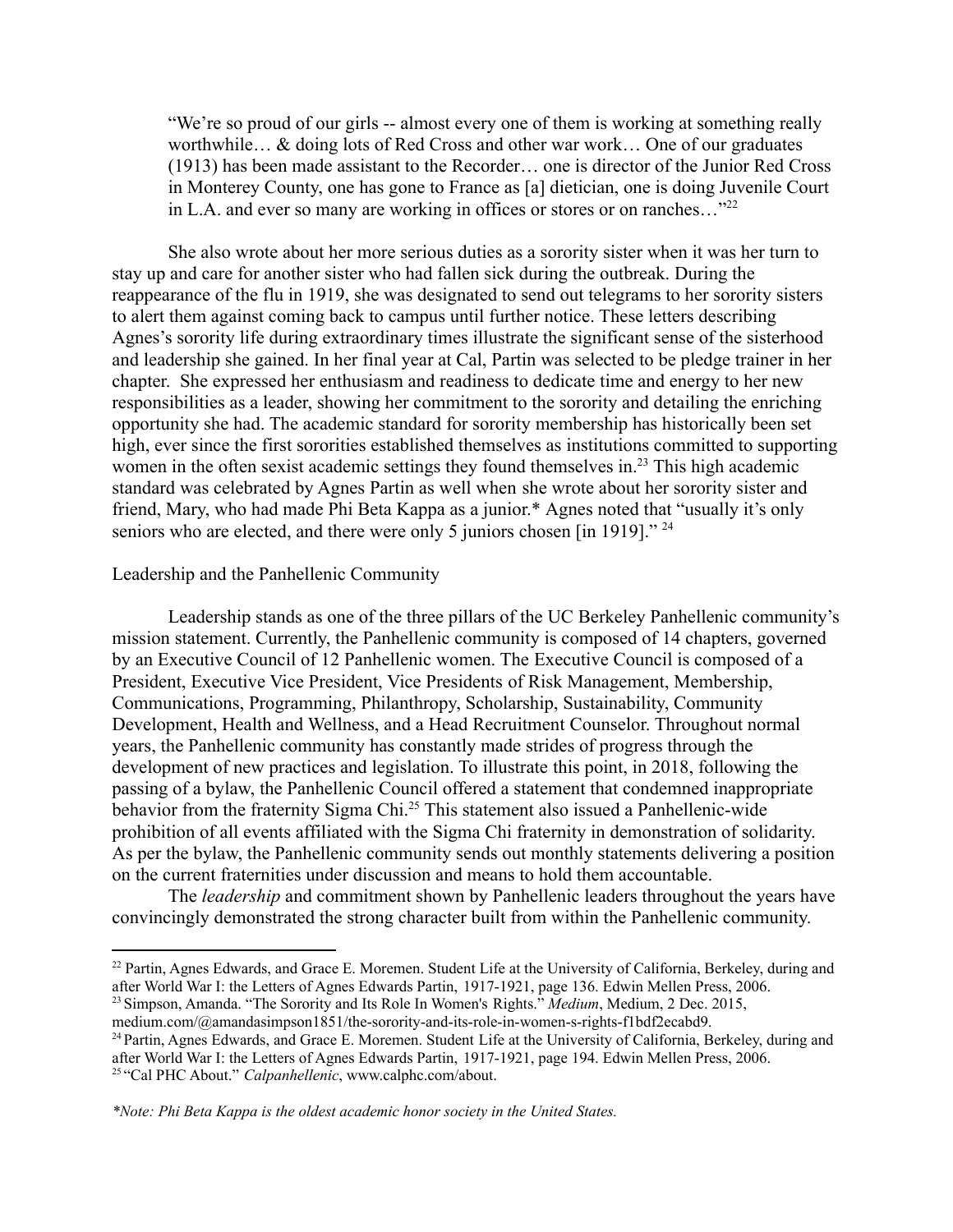After joining Delta Phi Epsilon in search of housing during the 1960s, Jackie Goldberg went on to hold the title of Panhellenic Representative for her chapter. In her leadership role, she developed a plan alongside the Dean of Women, Katherine Towle, to make the Panhellenic recruitment process more inclusive by having all affiliate chapters sign a non-discrimination pledge.<sup>26</sup> Faced with pushback from each chapter's unwillingness to act against their *national* direction by signing the pledge, Goldberg took the initiative to host a forum on campus where she invited national leaders from sororities, hoping that the prejudiced membership practices would open their eyes and incite change. As a result, every Berkeley sorority signed on to the non-discrimination pledge.<sup>27</sup> Goldberg's influence in the 1960s serves as one of many exemplary acts of fearless leadership emerging from the Berkeley Panhellenic community. Further, many Berkeley Greek alumnae have proceeded on with their leadership, including Goldberg who was elected to the Los Angeles City Council in 1993 and then served in the California State Assembly from 2001 to 2007. Ida Louise Jackson, class of 1922 and founder of Alpha Kappa Alpha, demonstrated courage and leadership when she became the first Black teacher in Oakland public schools.<sup>28</sup> Joan Didion, class of 1956 and member of Delta Delta Delta, went on to become a globally recognized novelist and journalist.<sup>29</sup> Anna McCune Harper, class of 1924 and member of Sigma Kappa, became one of the highest ranked tennis players in the country from 1928 to 1932, served as Sigma Kappa's national president from 1939 to 1942, and in 1981 was inducted into the Cal Athletic Hall of Fame.<sup>30</sup> Marguerite Higgins, class of 1938 and member of Gamma Phi Beta, became the first woman to win a Pulitzer Prize for international reporting from the Korean war in 1951.<sup>31</sup> During World War II, Higgins was named by General Douglas McArthur in a telegram stating "[the] ban on women correspondents in Korea has been lifted... Marguerite Higgins is held in highest professional esteem by everyone."<sup>32</sup> These are just a few examples of extraordinary leadership emerging from the Berkeley Panhellenic community and there is no doubt that the community will continue to support and uplift women in leadership.

### Personal Reflections on Delta Delta Delta

Over a century after its founding at Cal, I joined Delta Delta Delta as a first-year student. Hesitantly entering the Panhellenic community, I joined cautiously, with awareness of the problematic history and the daunting, often sexist, reputations of Greek life. However, though mine is not reflective of all, I have experienced a steadfast community, friendship, and personal development of leadership. This chapter and community have given me, amongst many other young women, a space to thrive on campus, a place to surround myself with women I admire, and as many before me would acknowledge, a place to live.

<sup>&</sup>lt;sup>26</sup> Art and Jackie Goldberg Free Speech Movement Oral History Project, 1999. https://bancroft.berkeley.edu/ROHO/projects/fsm/goldberg\_art\_and\_jackie.html

<sup>&</sup>lt;sup>27</sup> Free Speech Movement Oral History Project. "Sleeping With The Light On - Let There Be Light."

https://soundcloud.com/berkeleyohc/episode-1-sleeping-with-the-light-on?in=berkeleyohc/sets/let-there-be-light-15 0-years

 $^{28}$  Qu, Deborah. "One of UC Berkeley's first African American graduates and Oakland's first black teacher." Berkeley Library Update. https://update.lib.berkeley.edu/2020/08/04/the-fighting-spirit-of-ida-louise-jackson/

<sup>29</sup> "Berkeley's Remarkable Women." 150W Berkeley. https://150w.berkeley.edu/photo-gallery.

<sup>31</sup> "1945: Marguerite Higgins." Gamma Phi Beta. <sup>30</sup> "Notable Sigma Kappas." Sigma Kappa. https://sigmakappa.org/about-us/notable-sigma-kappas/.

<sup>32</sup> "1945: Marguerite Higgins." Gamma Phi Beta. https://www.gammaphibeta.org/gpb/881f8a74-a56f-48e7-aa60-a013f94d4425/1945-Marguerite-Higgins

https://www.gammaphibeta.org/gpb/881f8a74-a56f-48e7-aa60-a013f94d4425/1945-Marguerite-Higgins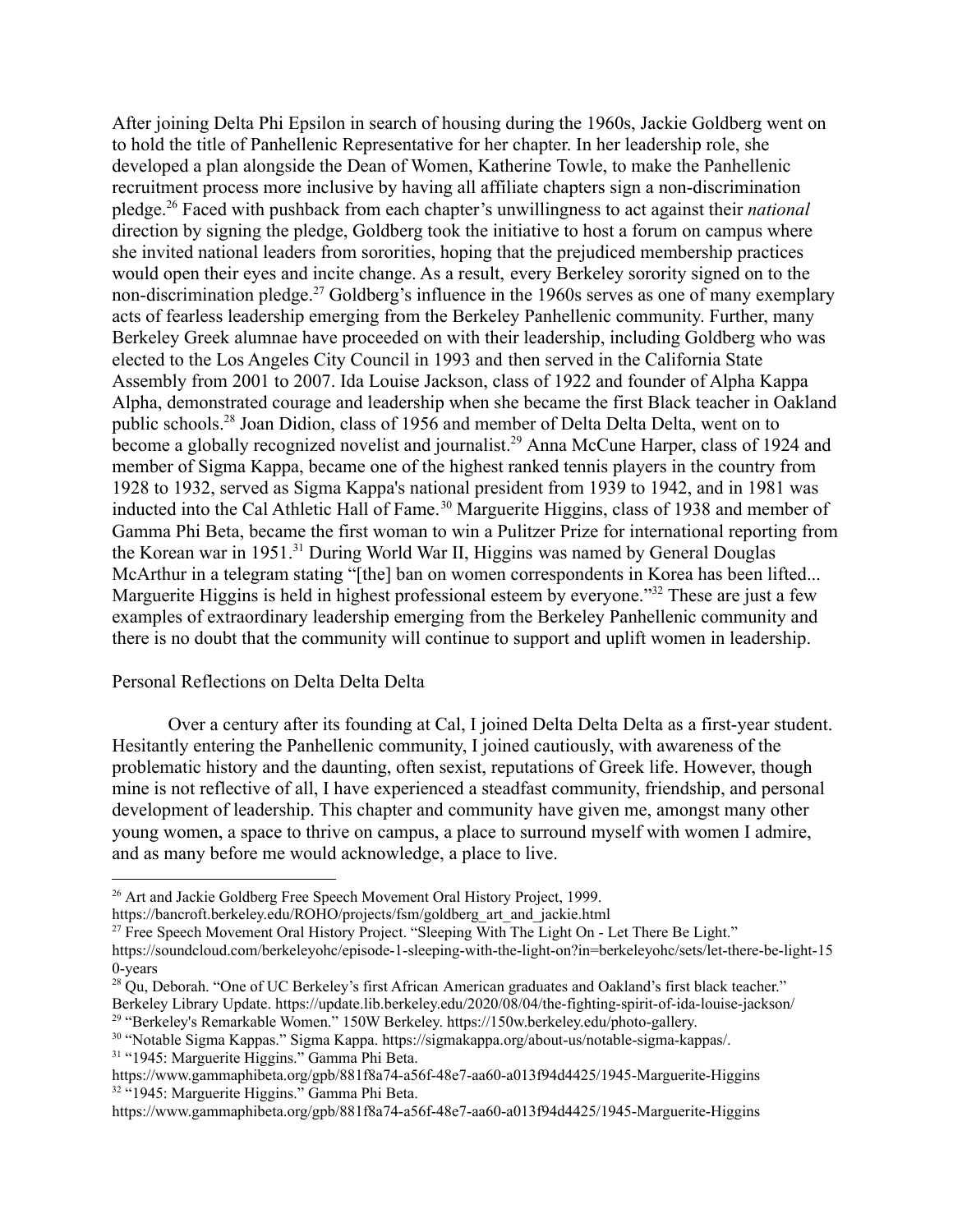Throughout the years, Tri Delta Pi Chapter has most notably established itself in the Panhellenic community through philanthropic efforts to raise money for St. Jude Children's Hospital. St Jude is a children's cancer research and medical center that has prided itself on the complete lack of all financial costs from every patient's family. The daily cost to run and operate St. Jude Hospital is two million dollars. Because of organizations like Tri Delta, St. Jude has been able to provide their patients' families with care and research without any financial costs. In 2014, Tri Delta nationally committed to raising \$60 million in 10 years for St. Jude, the largest pledge from a single organization to date.<sup>33</sup> In 2017 during my first year in Tri Delta, the Pi Chapter raised over \$55,000 for St. Jude, reflecting the vigorous effort put into a multitude of fundraising events throughout the year. The Pi Chapter holds its relationship with St. Jude dear, and its fundraising numbers alone demonstrate how much of a force of nature a group of young and determined women can be.

Offering over 40 leadership positions, the Pi Chapter of Delta Delta Delta has also provided many opportunities for young women to gain leadership experiences in a community designed for and shaped by themselves. Personally, I have gained skills in areas like community outreach, *accountability practice*, emergency response, sexual violence prevention and education, and protection of privacy. Above all, I have grown to embrace what it means to be a strong leader.

I have often reflected on what it has meant to be a member of the Panhellenic community. While I struggle to affiliate myself with a system originally built upon elitist prejudice, this community has provided a cohort of diligent, compassionate, and bold women whom I have seen grow into compassionate leaders, brilliant academics, and admirable women. Today, the Berkeley Panhellenic community continues to uplift the spirit of women and encourage leadership, service, friendship, and scholarship. My experience at Cal has been defined by these women, and their impact will guide my future. I will reflect upon my time in the Panhellenic community as one of the most fortunate periods of my life, in which I was surrounded by, shaped by, and led by a community of extraordinary women.

<sup>&</sup>lt;sup>33</sup> "Tri Delta and St. Jude." St. Jude Children's Research Hospital,

www.stjude.org/get-involved/school-fundraising-ideas/college/greek-organizations/tri-delta.html#fc5959b808e5e41 d04cbf00334995ef9b9eefe86f5423448e4bee5985e9e30c0=4.